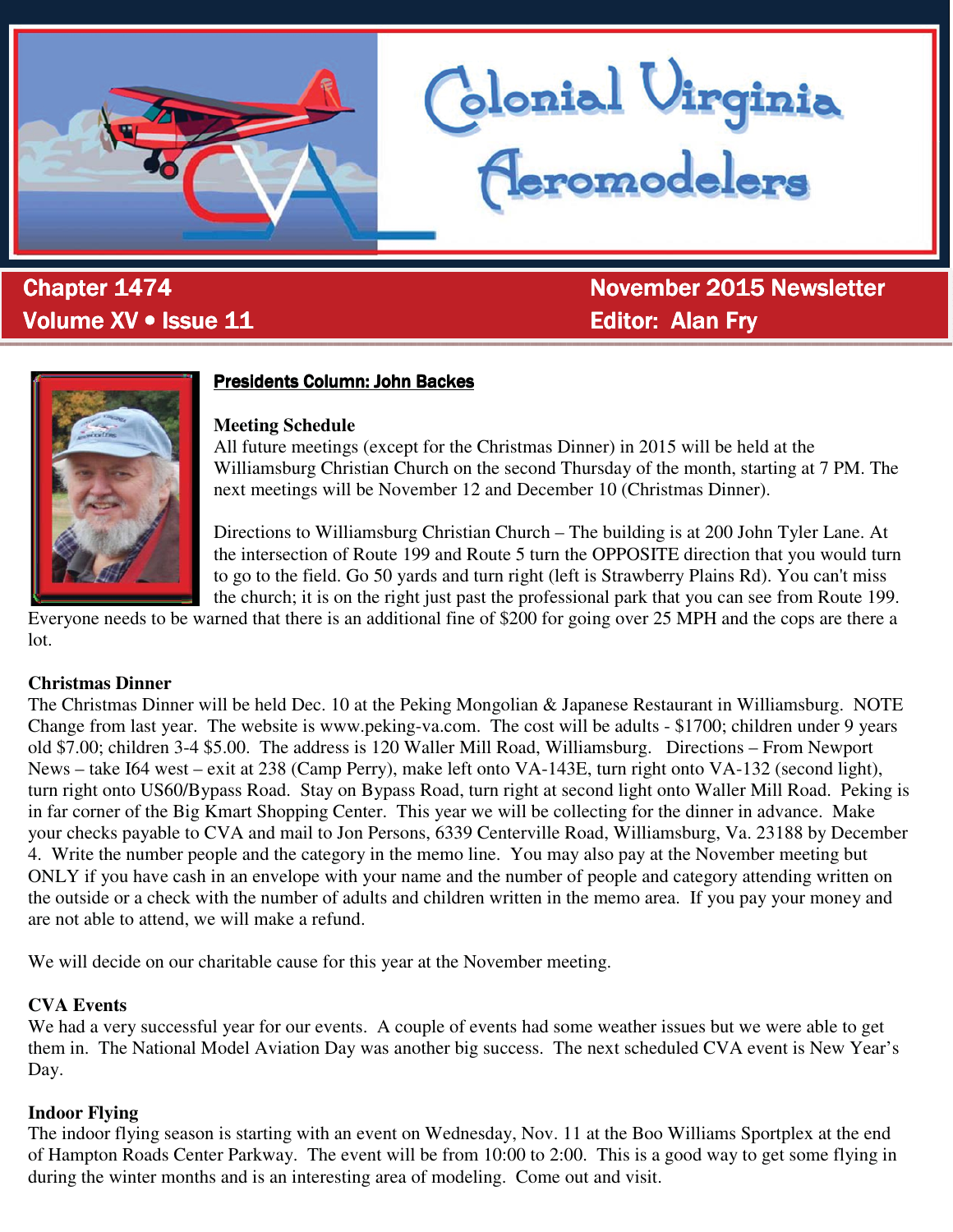#### **Show and Tell**

We are going to have a short show and tell at the end of each meeting. You are invited to bring a new plane, a neat gadget or to show an interesting building technique.

**Contact Me**  Phone: 757-876-1241 Email: jb753@cox.net Address: 8630 Diascund Road, Lanexa, Va. 23089



# Secretary's Report: Gary Clifford

CVA Meeting Minutes: 10/08/15

The October 8, 2015 meeting was held at the Williamsburg Christian Church and called to order by the president at 7:00pm with 18 members present. The President announced the minutes from the September meeting. A motion was made to accept the minutes as published. The motion was seconded and approved unanimously.

#### **Treasurer's Report:**

The treasurer reported on the club's finances that included expenditures for the club website, a new tractor seat and a recent lease payment.

The suggestion was made that Jon explore the possibility and associated cost of replacing the standard toilet with a handicapped accessible unit to accommodate those members  $\&$  guests that require such facilities.

#### **Site Improvements:**

Tom reported that there has been no recent grass growth so from this point forward the field will be mowed if and as required.

The corn crop has been harvested and may be replaced with winter wheat.

Tom intends to get both tractors serviced and have the blades changed so they are ready for next year's flying season but will wait until spring to remove & replace the windsocks.

#### **Activities:**

Some local events include: HRRC Float Fly - 10/10/2015 Boo Williams indoor Fly 10/12/15 CVA Annual Picnic 10/17/15 CVA Big Bird Fly - 10/24/2015

#### **Safety:**

The president reminded everyone of the importance of re-binding Tx & Rx after making any programming changes.

#### **Training:**

Nothing to report.

#### **Club Promotion:**

Winston displayed the latest shipment of club hats for sale.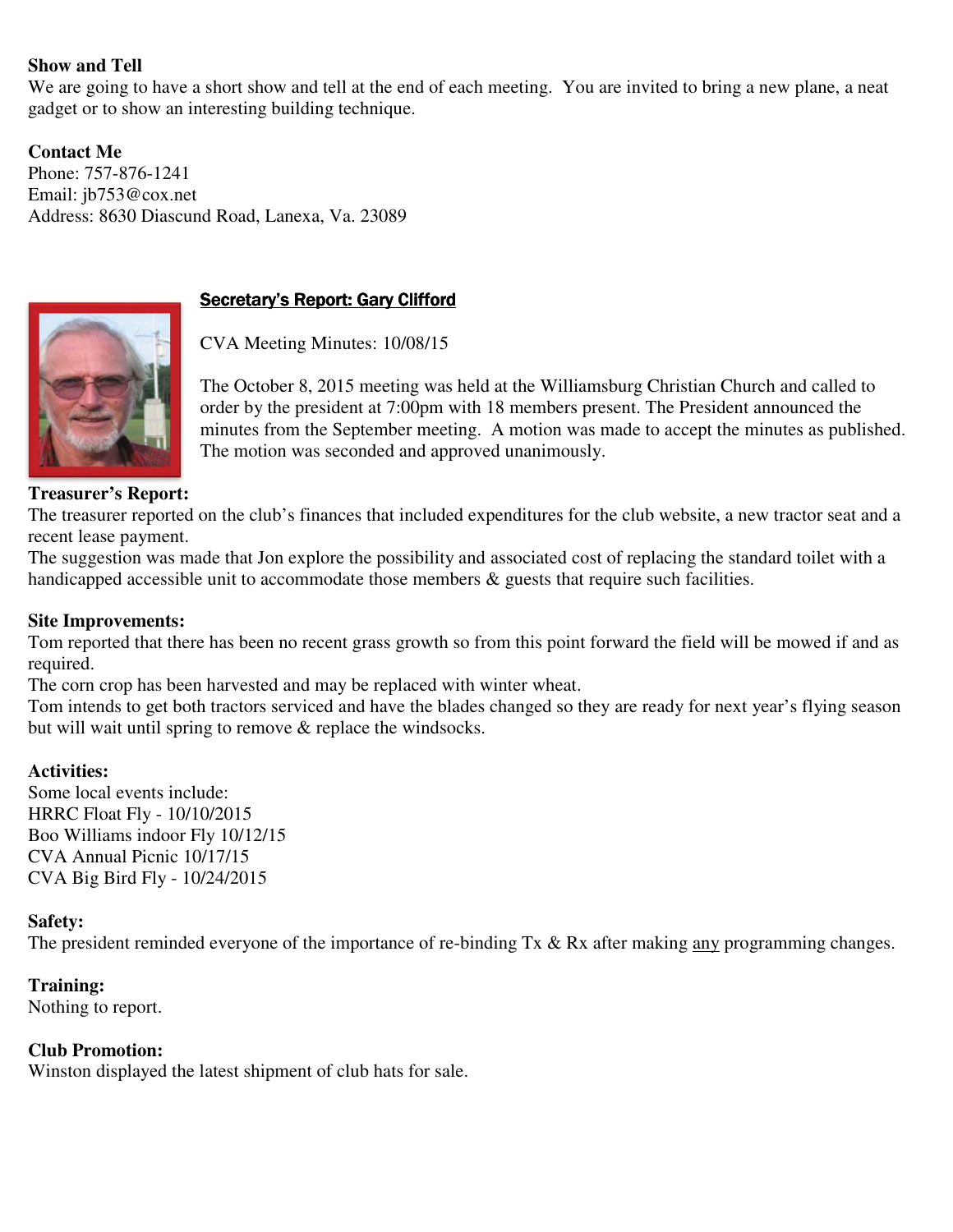#### **Old Business:**

A private room in the Peking Restaurant was suggested for the Christmas Dinner. A vote was taken and the majority in attendance were in agreement. Alan will post pricing before the November meeting. A vote was also taken to invite the farmer who found and returned a plane previously lost in the corn. It too passed by majority.

The president and treasurer presented the proposed 2016 Budget for comment. A motion was made to accept the budget as presented. The motion was seconded and passed unanimously.

Jon announced that he was in possession of the new CVA road sign. Winston will meet with John Hofmeyer to finalize an acceptable installation location.

#### **New Business:**

None.

#### **Show & Tell:**

Gary displayed Freeman's Cricket (Mud Duck). Gary and John then explained several changes that were necessary to make it flyable. The aircraft was then purchased by Joe Musika.

Joe spoke about the difficulty he was experiencing in obtaining replacement landing gear parts for his Multiplex Pilatus PC-6 Porter.

Alan showed several minutes of excellent aerial video taken at NMAD by Bob Felberg with his Yuneec Quad-Copter.

There being no further club business the meeting was adjourned at 7:58pm.



# **Activities: Joe Musika**

Well, it took a while to have good weather in which to hold an event. Finally the jinx was broken! We were able to have our Giant Scale Event in beautiful weather, and it was a big success. Approx. 15 fliers, plus lots of planes. Among the group of planes flown, were 5 Mustangs, plus a Fokker DR7. The Fokker was the most feared during the Great War. There also were a variety of models- too many to name them all. Plus, in our raffle, a Great Planes Big Stick was won by a visitor. Thanks to Les Britt for donating the plane! Previously Les won this plane in a earlier raffle but decided since he had enough planes, to donate the plane as a prize for our show. Thanks Les, for your generosity!! Plus thanks to Steve Kolet for

bringing Deer Chili, and with the Hot Dogs, we ate good!!!!

Our flying events for this year are over. We've started on next year's plans, anybody having "Ideas" for events do not be shy, Speak Up!!!! Contact event coordinator Joe Musika, or a board member if you wish to run one.

The annual Christmas Dinner-Meeting will take place on Dec. 10th, at the oriental restaurant in the K-Mart shopping center on by-pass road. Go to Presidents Corner in this newsletter for additional information. Hope to see you there!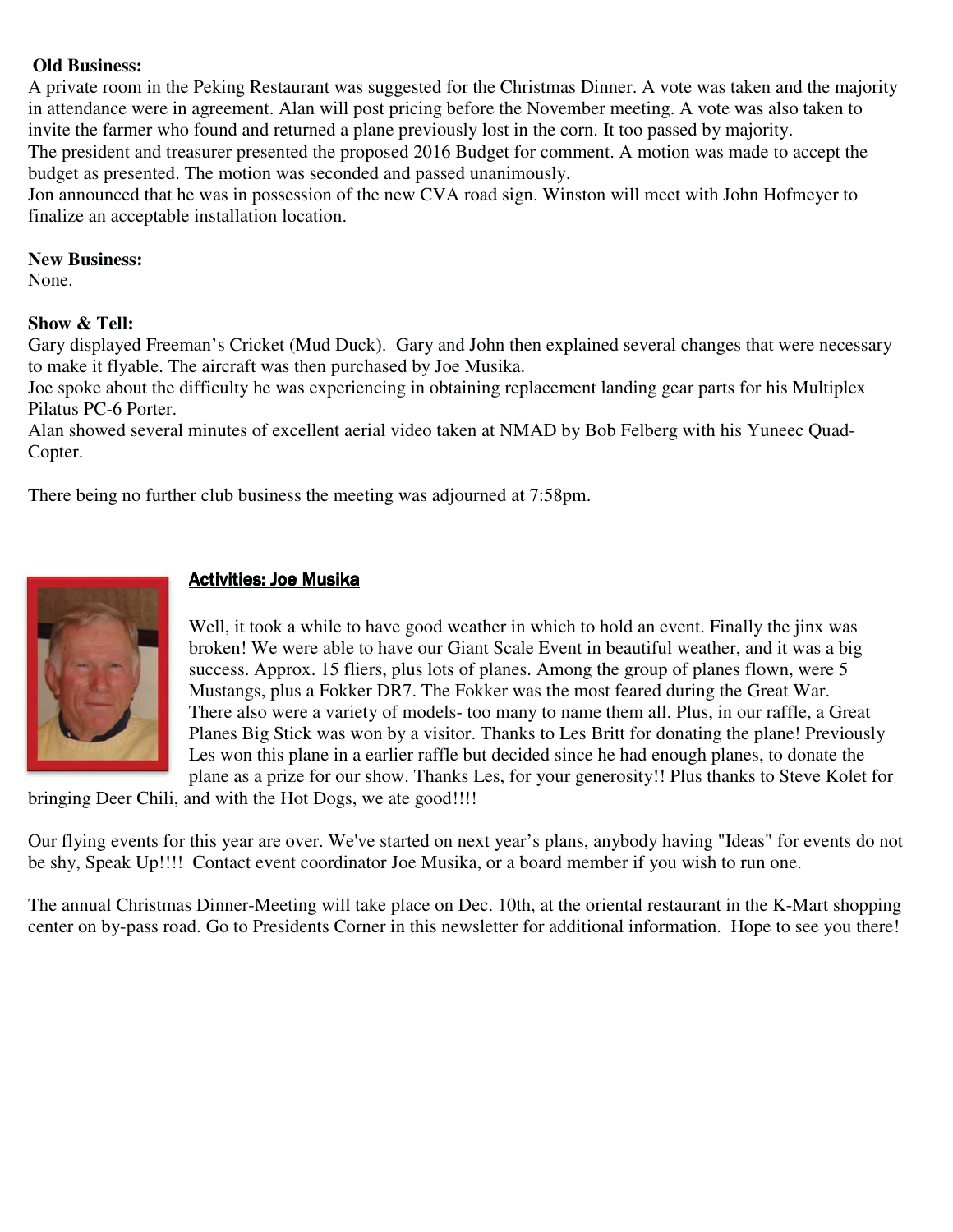

# **Training: Alan Fry**

# **Website of the Month**

I asked John Backes where he likes to buy carbon fiber. John replied that he has used BP Hobbies in the past. BP Hobbies, formerly Balsa Products, states that their company vision is to provide quality RC products at a fair price. Here is the link:

https://www.bphobbies.com/

Do you have a favorite website? If so, let me know and I will put it in the newsletter. Favorite online store, how to build, how to fly, etc. - send me the link! My email address:

AlanWFEmail-CVA@yahoo.com

# **Cutting Composite Tubes and Rods**

I also asked John Backes if he knew of anything on line that provided information on working with Carbon Fiber. John suggested that I visit ACP Composites and look at their article titled **"The Do's and Don'ts of Cutting Composites Rods and Tubes"**. The article is a nice primer that also includes a link to a video on the same subject. Here is the link:

http://www.acpsales.com/pages.php?pageid=33

While you are at ACP Composites website, you may want to take a look around. ACP Composites carry many products that we use in our hobby.

See you at the field.

Alan Fry Training Coordinator